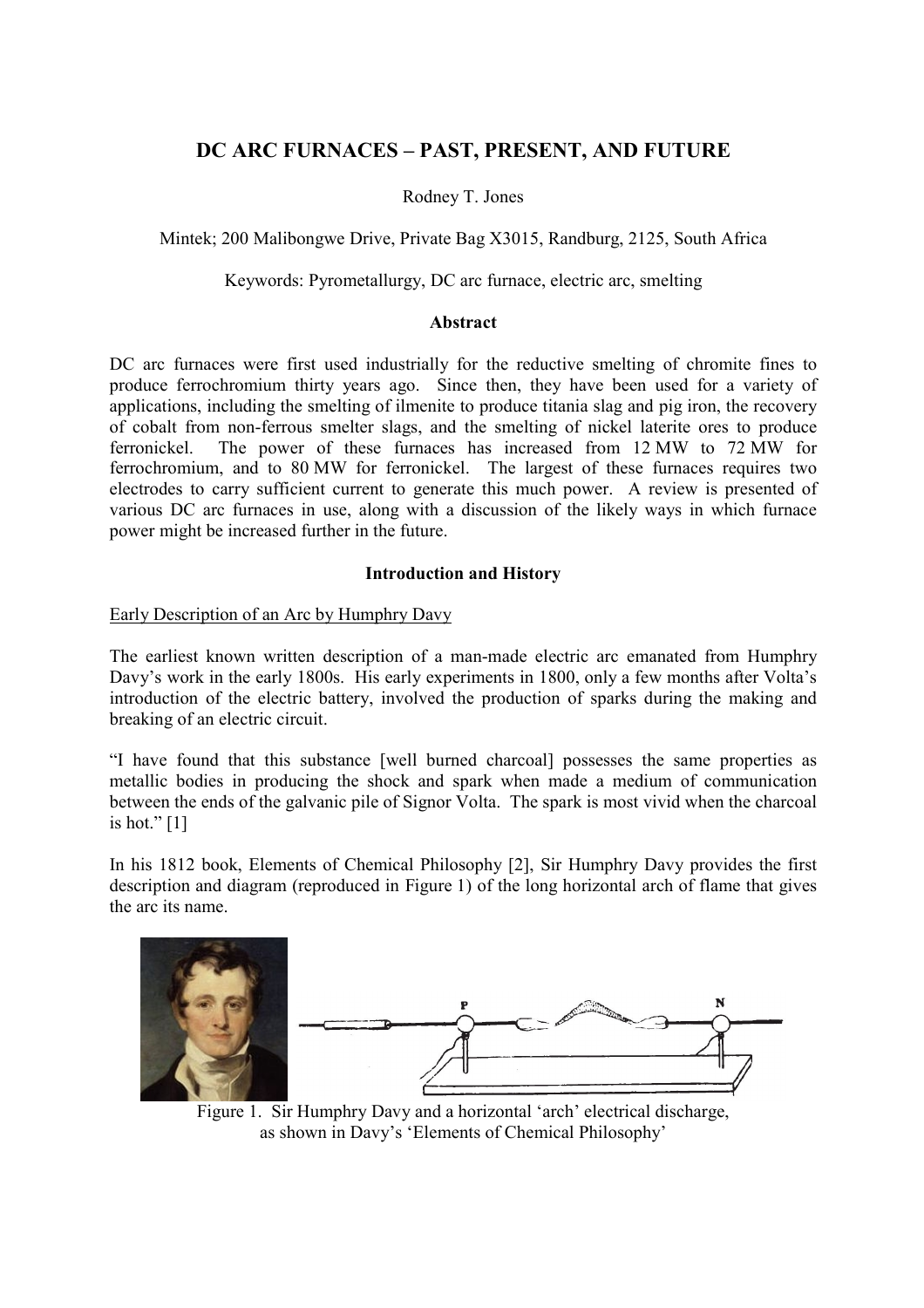"When pieces of charcoal about an inch long and one sixth of an inch in diameter, were brought near each other (within the thirtieth or fortieth part of an inch), a bright spark was produced, and more than half the volume of the charcoal became ignited to whiteness, and by withdrawing the points from each other a constant discharge took place through the heated air, in a space equal at least to four inches, producing a most brilliant ascending arch of light, broad, and conical in form in the middle. When any substance was introduced into this arch, it instantly became ignited; platina melted as readily in it as wax in the flame of a common candle; quartz, the sapphire, magnesia, lime, all entered into fusion; fragments of diamond, and points of charcoal and plumbago, rapidly disappeared, and seemed to evaporate in it, even when the connection was made in a receiver exhausted by the air pump; but there was no evidence of their having previously undergone fusion." [2]

## DC Arc Furnace by Sir William Siemens

The idea behind the (direct current) DC arc furnace has been around for a very long time. Its use for the bulk melting of metals dates back at least to 1878, when Sir William Siemens used a DC arc furnace with a vertical graphite cathode, with the arc transferred to the melt in contact with a water-cooled bottom anode (shown in Figure 2) [3].



Figure 2. Sir William Siemens and the DC furnace he patented in 1878

About two decades after this, the first AC (alternating current) electric arc furnace, invented by Paul Héroult, was patented and first operated in La Praz, France, in 1900. The first AC furnace in the USA was installed in 1906 in Philadelphia. Electric furnace technology became almost entirely AC based thereafter, because of the use of AC for efficient power transmission from large central power stations (following developments by Nikola Tesla and George Westinghouse in 1887 and 1888) and the use of local step-down transformers to supply the high currents required in the furnaces.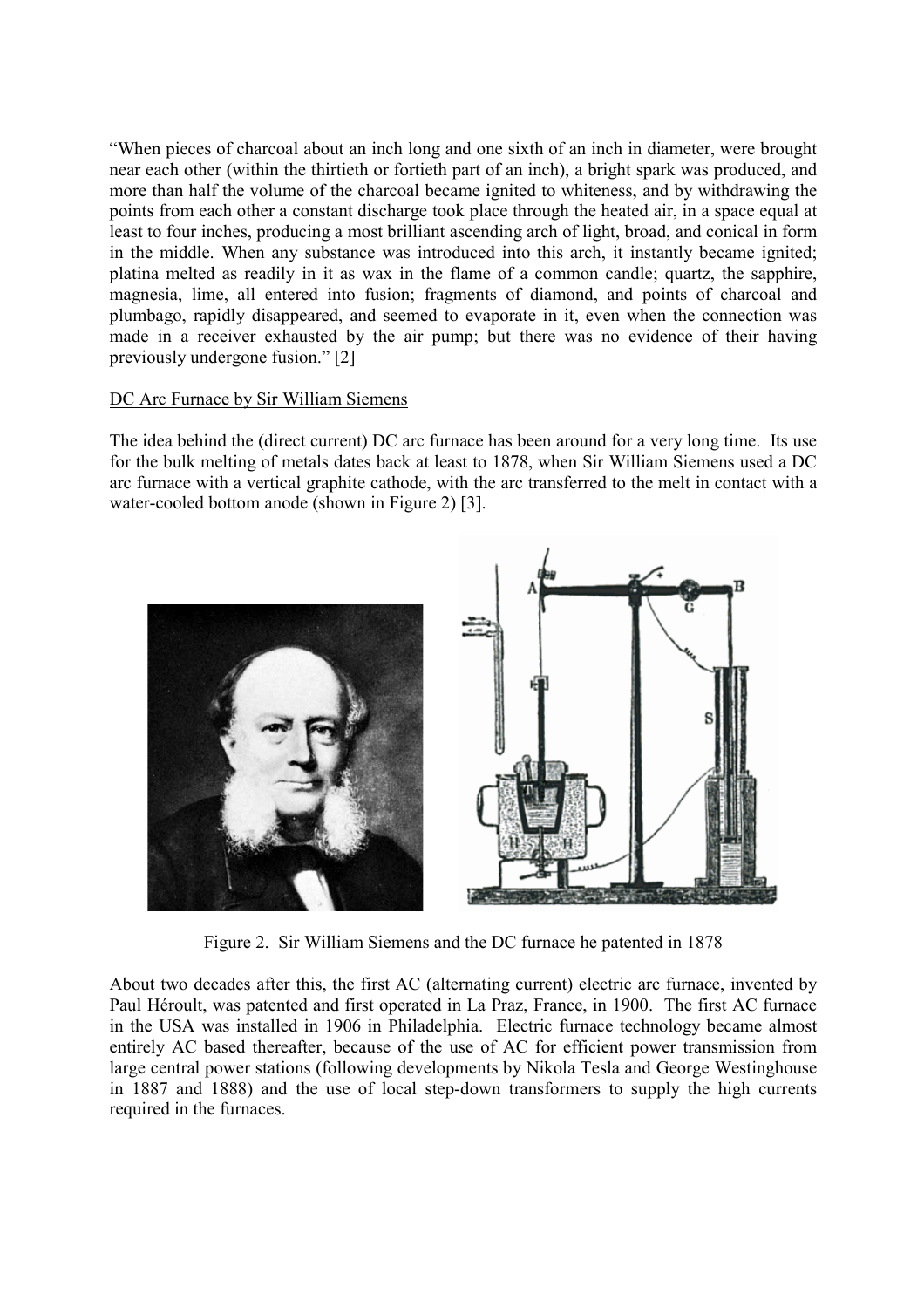Significant commercialisation of DC furnace technology occurred in the 1990s, when there was a huge demand for DC arc furnaces for steel scrap melting, following the development of highpower solid-state rectifiers. Around that time, about 80 DC arc furnaces were built in the northern hemisphere.

## Features of DC Arc Furnaces

A DC arc furnace typically comprises a refractory-lined cylindrical steel shell, with a central graphite (cathode) electrode vertically positioned through an opening in the centre of the roof. The anode connection in the hearth of the furnace is in direct contact with the layer of molten metal that is covered by a layer of molten slag. The energy is supplied by means of an open plasma arc that is generated between the bottom tip of the cathode and the upper surface of the molten slag. At least a central portion of the slag surface is open (uncovered by feed material). Because the furnace is electrically powered, very high temperatures ( $> 1500^{\circ}$ C) can be attained. The open bath allows fine feed materials to be fed into the furnace, without risk of blocking the gas emanating from the chemical reactions. (By contrast, in a blast furnace, or in a submergedarc furnace, coarse feed materials are required in order to provide a porous bed that allows the reaction gases to percolate away and escape from the reaction zone.)

Finer ores and a requirement for very high temperature lead one to the choice of an open-arc furnace (either AC or DC). It should be noted that fine ores allow the use of a fluidized-bed reactor for pre-heating or pre-reduction, and this can provide significant energy savings when used in conjunction with a DC arc furnace.

In the case of open-arc furnaces, DC furnaces have a number of advantages over AC furnaces. One particular advantage in a circular furnace is that there is no arc repulsion in the case of the single DC arc, compared to the AC case where the arcs repel one another, flaring towards the walls, leading to hot spots on the areas of the side-walls in closest proximity to the electrodes. DC furnaces also experience lower electrode consumption. In large DC furnaces, a higher current can be carried per electrode (or smaller electrodes can be used for the same current), because of the AC 'skin effect' where current is concentrated in the outer periphery of the electrodes.

# **Some Past and Current Applications of DC Arc Furnaces**

## Early Developments in the Application of DC Arc Furnaces to Chromite Smelting

South Africa is very fortunate in having large reserves of chromite. Unfortunately a lot of the 'Transvaal chromites' are highly friable, resulting in large stockpiles of fine ore materials. This posed a particular challenge to Mintek to provide a solution to this problem. Peter Jochens of Mintek identified 'plasma furnaces' as a possible solution to the 'chromite fines' problem. Mintek and Middelburg Steel & Alloys (now part of Samancor Chrome) conducted smelting trials on Tetronics' pilot transferred-arc plasma furnaces in the UK in 1979/80. These trials showed successful metallurgy, but this type of furnace was seen as difficult to scale up to the very large furnaces that were required for the ferro-alloys industry.

Around about the same time, also in the 1970s, ASEA in Sweden developed high-power thyristor rectifiers. Sven-Einar Stenkvist investigated the conversion of AC open arc furnaces to DC, principally for steelmaking. He implemented the idea of using a graphite cathode electrode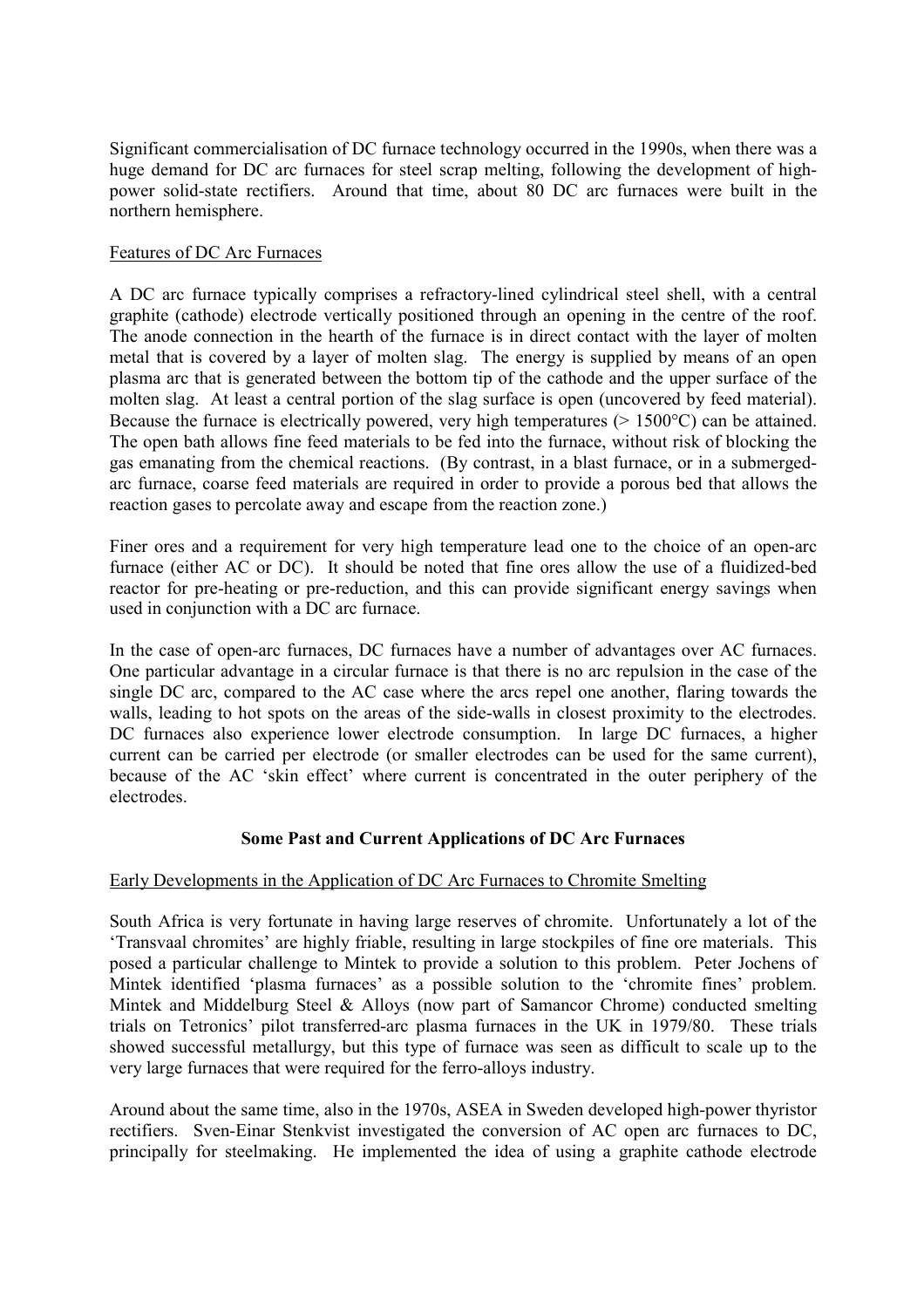arcing onto a slag/metal bath as the anode, and devised an electrically conductive hearth and a hollow graphite electrode for finely sized iron ore smelting, where the feed material is fed through the electrode and through the heart of the plasma arc. This is shown in Figure 3.



Figure 3. ASEA's DC arc furnace

Nic Barcza of Mintek recognised the synergy between the metallurgy that was proven during the Tetronics testwork, and the scale-up potential of ASEA's DC arc furnace. This is where the application of pre-baked graphite electrodes in a DC arc furnace came about. Mintek built a 1.2 MW DC arc furnace in 1983 to support this development. Since then, that concept has been applied in a number of areas.

The first industrial application of a DC arc furnace for smelting came about when Middelburg Steel & Alloys converted an existing AC furnace at Palmiet Ferrochrome (now Mogale Alloys) in Krugersdorp to a 12 MW DC arc furnace of ASEA design in 1984.

## Chromite Smelting

Mintek [4] began investigating alternative smelting methods for ferro-alloy production in the mid to late 1970s. The growing ferro-alloy industry in South Africa faced the problem of how to deal with the significant quantity of fine material  $(< 6$  mm) that was generated from the friable local chromite ores. In 1976, studies commenced on the possible use of plasma smelting (DC transferred-arc technology), motivated by its potential ability to utilise fine feed materials directly, without costly agglomeration. A further advantage was that the metallurgical and electrical parameters of the smelting process are independent, unlike in a conventional submerged-arc furnace [5].

In 1979, Middelburg Steel & Alloys, now part of Samancor Chrome, asked Mintek to take part in tests on plasma smelting at Tetronics in the United Kingdom. After that, Mintek committed itself to the investigation of plasma technology, and to the demonstration to industry of its benefits, particularly the ability to smelt fine materials. Equipment for this purpose was installed in Mintek's pilot bays, and was based initially on a power supply of 100 kVA, and later on another of 3.2 MVA. The first such ferrochromium was produced in a bench-scale DC arc furnace in 1979. The installation of the large experimental furnaces in Mintek's pyrometallurgy pilot bay, Bay 1, demanded an extension of the original building, and, in June 1982, a formal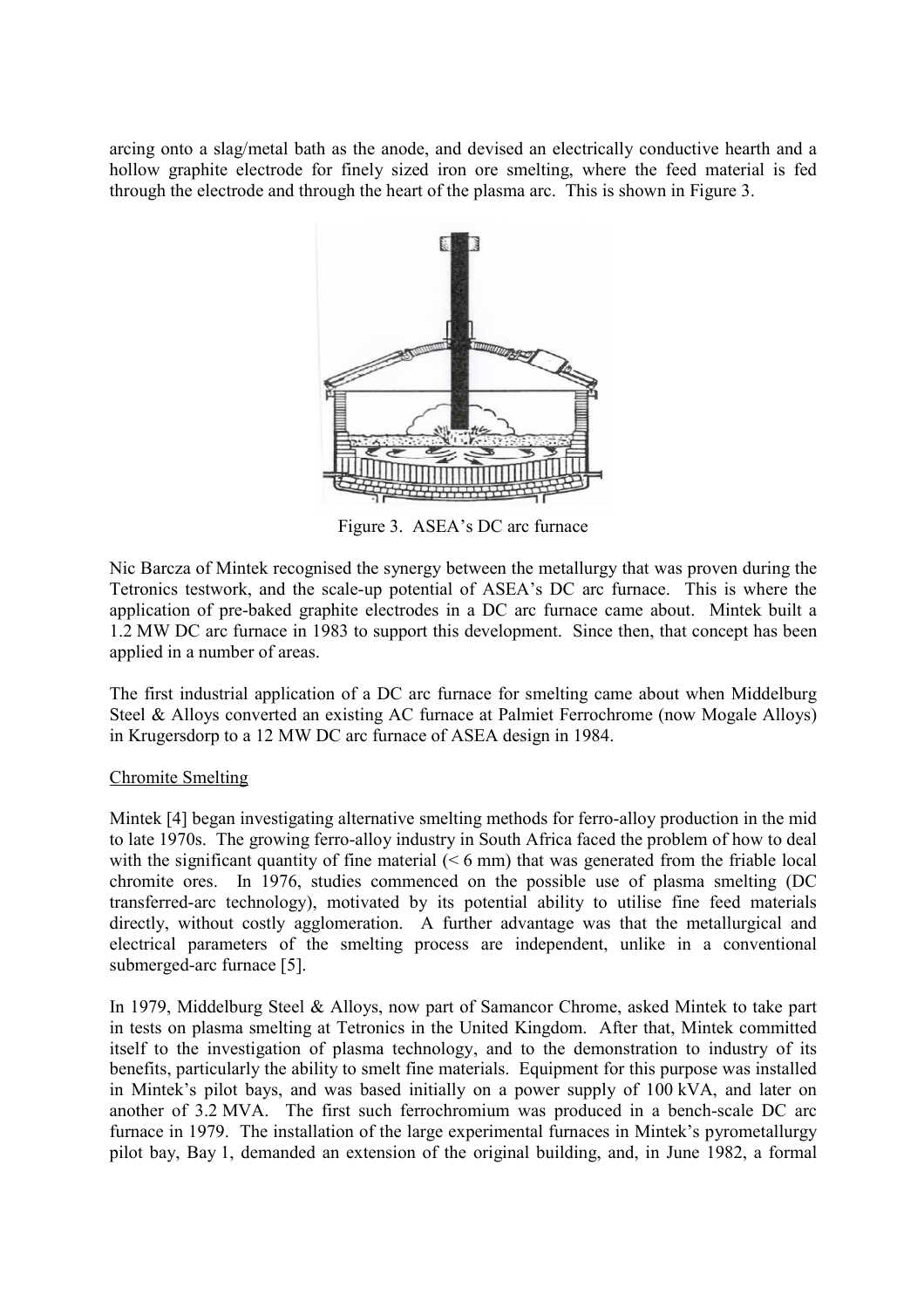opening ceremony marked not only the completion of the building operations, but also the inauguration of the larger 3.2 MVA furnace. The 1 t/h DC arc furnace pilot plant was commissioned in 1984.

As a result of successful initial testwork, Mintek and Middelburg Steel & Alloys undertook a longer-term R&D programme to develop the technology commercially. Based on testwork at 0.3  $-0.5$  MW in furnaces  $1 - 2$  m in diameter, the initial industrial-scale 16 MVA (12 MW) transferred-arc furnace was installed at the Krugersdorp (Palmiet Ferrochrome) plant of Middelburg Steel & Alloys at the end of 1983, then upgraded (around 1987) to 40 MVA (~33 MW) in 1988. An additional 10 MW furnace was later built on the same site (for Mogale Alloys).

Chromite is smelted together with some form of carbon to produce ferrochromium, along with some slag and some CO gas. The DC arc furnace operates with an open-arc, open-bath configuration, so there is no heaped burden through which the reaction gases would need to escape. There is simply a molten bath onto which the fine material is dropped, and it almost immediately assimilates into the molten bath, melting and dissolving into the slag phase where the reactions take place. This furnace does not require coke because there is no burden above the bath so it doesn't require the porosity that would otherwise be needed. This is a very significant advantage, in that it allows the use of inexpensive reductants, thereby avoiding the high cost and relative scarcity of coke.

The power supplied to the furnace is largely independent of the slag composition, because there is an open electric arc that allows one to adjust the amount of power going into the furnace independently of the electrical resistivity of the slag. This provides extra flexibility and an extra degree of freedom of a change in slag composition unconstrained by electrical properties, so that the chemical activities of the important metals can be changed to achieve higher chromium recovery. A typical increase in chromium recovery could be from about 85% in an AC furnace to about 95% in a DC arc furnace – a very significant increase. In addition, the DC arc furnace has lower electrode consumption. The DC-arc process allows the use of unagglomerated chromite fines and cheaper, non-coking coal. This furnace technology is regarded as one of the lowest-cost options for the production of ferrochromium.

Based on the successful operation of the DC arc furnace for chromite smelting at Krugersdorp, Middelburg Ferrochrome (now part of Samancor Chrome) built a 44 MW (62 MVA) DC arc furnace, the largest of its type, in Middelburg in 1997. This was followed, in 2009, by an additional 60 MW furnace in Middelburg, currently the largest DC arc furnace in South Africa [6]. The 44 MW furnace was subsequently upgraded to 60 MW.

## Ilmenite Smelting

Ilmenite is smelted to produce titania slag (mostly for pigment production) and pig iron. Ilmenite from beach sands in South Africa is of too low a grade to be used directly for the production of pigment or synthetic rutile. Instead, it is smelted to produce a titania slag suitable for the production of  $TiO<sub>2</sub>$  pigments. The principal reaction involved is shown simplistically as:

$$
FeO.TiO2 + C = TiO2 + Fe + CO
$$
 (1)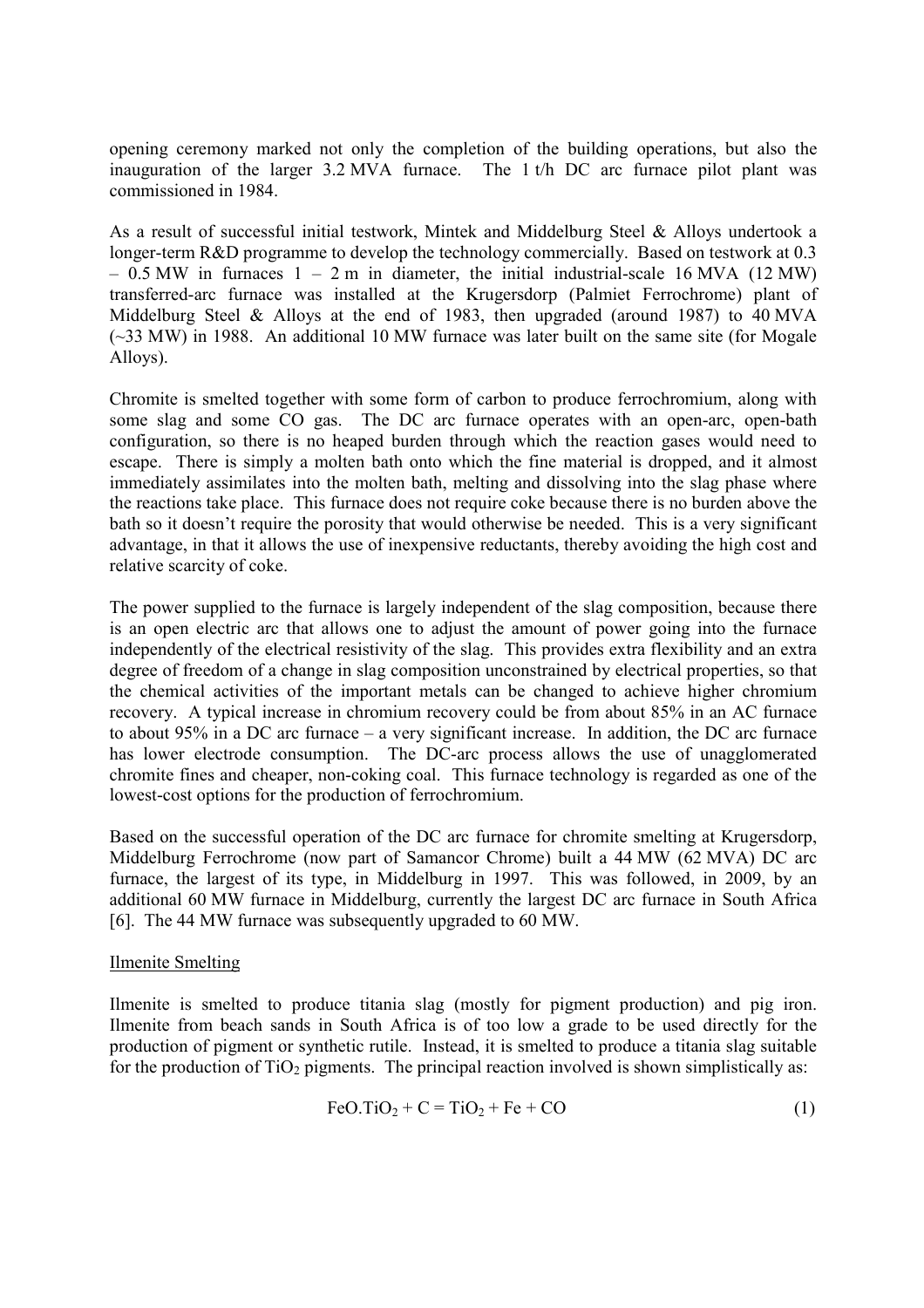The high electrical conductivity of titania slags and the required accurate control of the slag composition effectively rule out the use of conventional submerged-arc technology for the smelting of ilmenite. Richards Bay Minerals (RBM) uses process technology originally developed by Quebec Iron & Titanium (QIT Fer et Titane) of Sorel, Canada, employing rectangular six-in-line graphite-electrode furnaces in open-bath mode with AC open-arc operation.

An alternative to this process, based on single hollow-electrode DC-arc furnace technology, was developed by Mintek and Anglo American Corporation for the Namakwa Sands project. The problem that needed to be solved was to find alternative equipment in which to produce a very conductive slag. Because the slag is so conductive, it is not feasible to obtain sufficient resistive heating in the molten slag, and it is, therefore, necessary to use an open arc. (This is a very different reason for using a DC arc furnace from that requiring it for smelting chromite fines.)

Phase one of the testwork, in 1990, involved four 15 kg batch tests at 30 kW, and showed that the process was feasible, and that a freeze lining was required. Phase two, in 1991, involved smelting two metric tons of ilmenite, with continuous feeding at 50 kg/h, at a power level of 100 kW. This produced an on-specification slag, and a metal that was high in Ti. Phase three, also in 1991, saw the smelting of 35 tons of ilmenite, fed continuously at 300 kg/h, at power levels of 500 kW (to 1 MW), with on-grade slag and metal produced. Phase four, in 1995, processed 200 metric tons of ilmenite at 1 t/h and 1.5 MW, and primarily involved the development of the furnace start-up procedure, process control, and operator training.

Following the 0.5 MW pilot-plant testwork in a 1.8 m diameter furnace, the first 25 MW DC arc furnace at Namakwa Sands was constructed in 1994, followed by a 35 MW DC furnace in 1998. The first (25 MW) furnace began production of ilmenite slag and pig iron in June 1995, and the second furnace (35 MW) was brought on line in February 1999 [7].

Based on that success, without any further testwork being required at Mintek, two further 36 MW DC furnaces for ilmenite smelting were built for Ticor SA, near Empangeni, and were commissioned in 2003.

A further 30 MW furnace was built by Bateman and commissioned for CYMG in China in 2009.

## Nickel laterite smelting

Laterites and other oxidized nickel ores constitute a very important part of worldwide nickel reserves. In the conventional production of ferronickel from these ores, much fine material is produced which cannot readily be accommodated directly in existing three-electrode or six-inline AC furnaces. DC arc furnace technology allows ore particles less than 1 mm in size to be treated directly, thereby improving the overall recovery of nickel without the need for expensive agglomeration techniques. Because of the high moisture content of laterites, the ores should be dried and calcined before smelting. A further saving in energy consumption can be achieved by pre-reducing the ores.

Mintek has been working on the production of unrefined ferronickel from nickel-containing laterite in DC arc furnaces since 1993. In this process, lateritic material is fed, together with a carbonaceous reducing agent, to the central region of the molten bath of a cylindrical DC arc furnace. A wide compositional range of nickel laterites can be smelted in this way. The flexible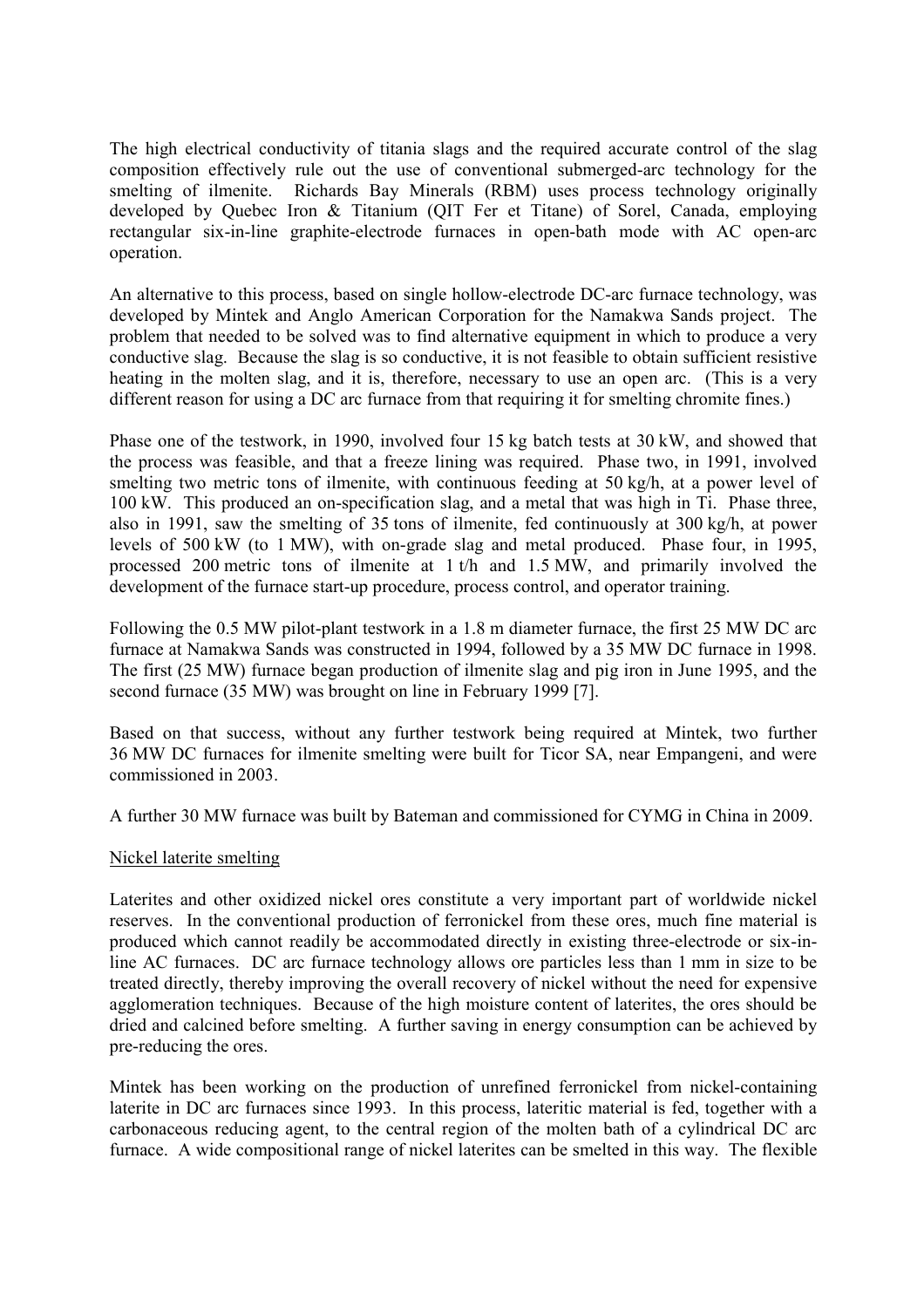operation of a DC arc furnace (especially its lower dependence on electrical properties of the slag, because of open-arc operation, in addition to the ability to run at an optimum slag temperature, due to the open-bath mode of operation) allowed for the successful treatment of ores with a  $SiO<sub>2</sub>/MgO$  ratio between 1.2 and 3.0, as well as ores containing up to 30 per cent by mass of iron (which tends to cause slag foaming in a conventional immersed-electrode furnace). A frozen lining can be maintained between the molten bath and the refractory lining, in order to minimize refractory wear (especially at high  $SiO<sub>2</sub>$  contents). The smelting of nickel laterite to produce ferronickel was piloted at Mintek [8] from 1993 to 2006, using a wide variety of feed materials.

The first commercial application of the DC FeNi process was a 12 MW DC arc furnace in Orsk in the Southern Urals, Russia, commissioned in September 2011 [9].

#### **Present**

## Kazchrome

Kazchrome (a ferrochromium producer in Kazakhstan) contracted with Mintek in 2007 to undertake smelting testwork. Based on this, and on other design inputs provided by Mintek in 2009, SMS Siemag has built four 72 MW DC arc furnaces in Aktobe, Kazakhstan, and commissioning was scheduled to begin in 2013. Each of these furnaces features an automated online electrode changer for the 75 cm graphite electrodes, and a suspended roof.

#### Koniambo Nickel

The largest application of DC arc furnace smelting technology is the Koniambo Nickel project in New Caledonia – a greenfield joint venture partnership between Société Minière du Sud Pacifique (SMSP) and Glencore Xstrata. The process is based on milled ore, fluidized beds, and two twin-electrode 80 MW DC arc furnaces, with cyclone pre-heaters. Each 71 cm graphite electrode has a separate 40 MW power supply (transformer and rectifier). The smelting testwork for this project was carried out at Mintek in the late 1990s. The Koniambo ferronickel smelter, which will employ about 800 people, aims to produce 60 kt/a of Ni in FeNi from one of the world's largest and highest-grade nickel laterite deposits. The smelter commissioning began in 2012, and the first metal from the furnace was produced in April 2013 [10].

#### List of DC arc furnaces used for smelting applications

| <b>Process</b>       | Year | <b>Furnaces</b>                    |
|----------------------|------|------------------------------------|
| <b>Steel</b>         |      | $> 80$ DC furnaces, up to 175 MW   |
| FeCr                 | 1985 | 10MW, 30MW, 60MW, 60MW, (4 x 72MW) |
| TiO <sub>2</sub>     | 1994 | 25MW, 30MW, 35MW, 36MW, 36MW       |
| Co                   | 2001 | 40MW                               |
| Stainless steel dust | 2004 | 32MW                               |
| Battery recycling    | 2008 | 2.5MW                              |
| FeNi                 | 2011 | 12MW, (2 x 80MW)                   |

#### Table I. DC furnace installations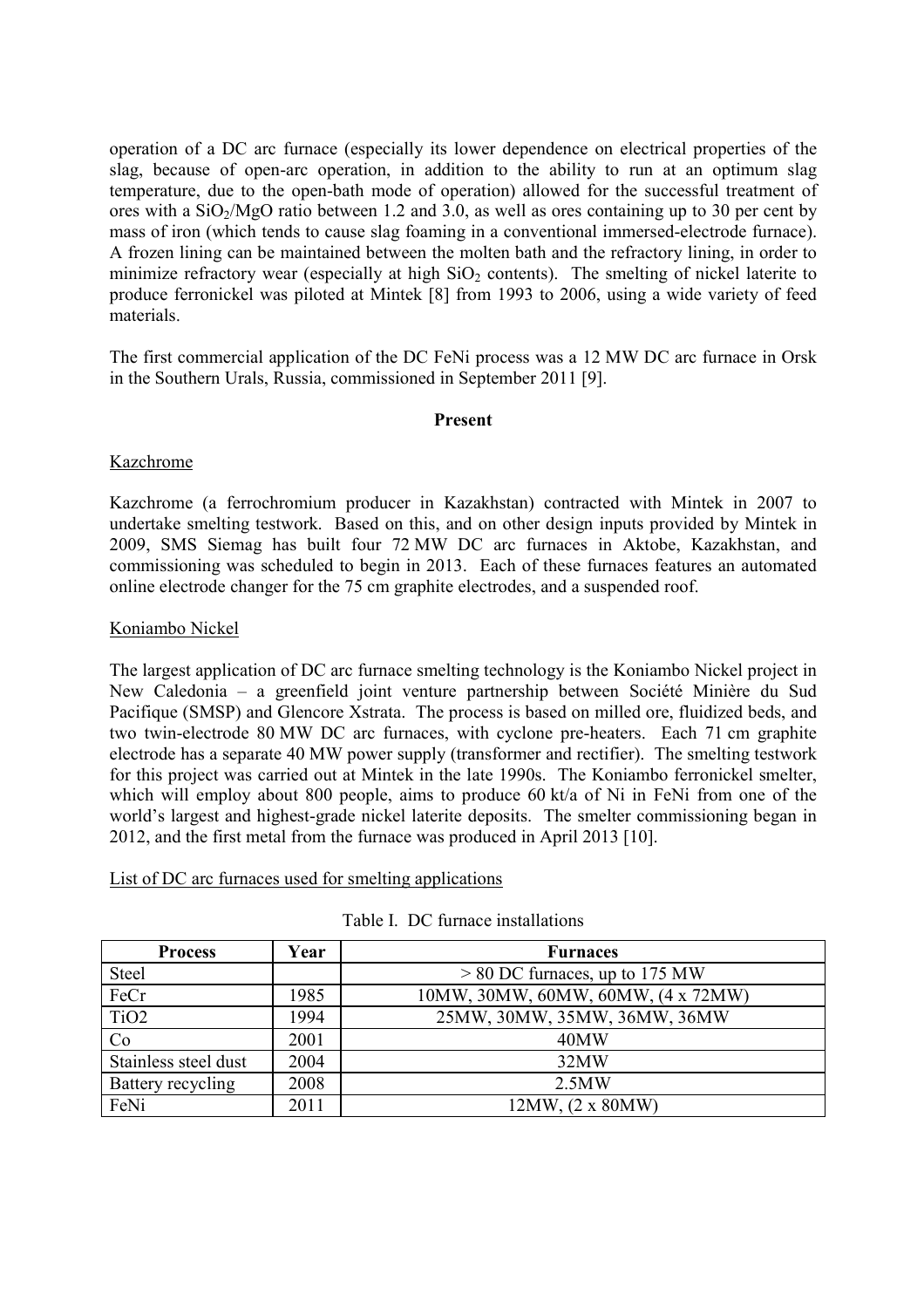#### **Future**

Very large DC arc furnaces are currently in use in the steel industry. For example, in 2007, Tokyo Steel ordered the world's largest electric arc furnace (EAF) from Danieli. This furnace has a 420 t liquid steel capacity. It is a twin-cathode DC arc furnace, with four bottom electrodes. The power supply includes 8 x 32 MVA transformers, making up a total of 256 MVA. The operating power is 175 MW. Danieli claims that it overcomes the limits of power input in the EAF, and reduces graphite electrode consumption, as compared with AC and single-cathode DC furnaces, and disturbances on the power supply network are minimized due to the double-arc effect.



Figure 4. Tokyo Steel's 175 MW twin-cathode DC arc furnace

The largest DC furnace used in the steel industry (175 MW) is substantially larger than the largest of the DC smelting furnaces (currently 80 MW). Perhaps the steel industry will lead the way for future expansions in capacity elsewhere.

## Speculative Design of Very Large Furnaces

The economy of scale creates an inexorable push towards larger furnaces in the ferro-alloy industry. However, the AC type of submerged-arc furnace as is commonly used at present has certain fundamental limits, and so conversions to other forms of furnace are likely. Once this 'AC barrier' has been overcome, scale up will probably involve larger electrodes and more electrodes. This could be applied to either DC open-arc furnaces or submerged-arc furnaces. The potential for the scaling up of Söderberg electrodes will only be known once this AC barrier has been overcome, and larger furnaces have been tried in practice.

Barker and Barcza *et al.* [11,12] pointed out how DC power can overcome some of the constraints imposed on AC submerged-arc furnaces used for ferro-alloy production, namely the current-carrying capacity of the electrodes, and the interaction effect in the control of the electrodes.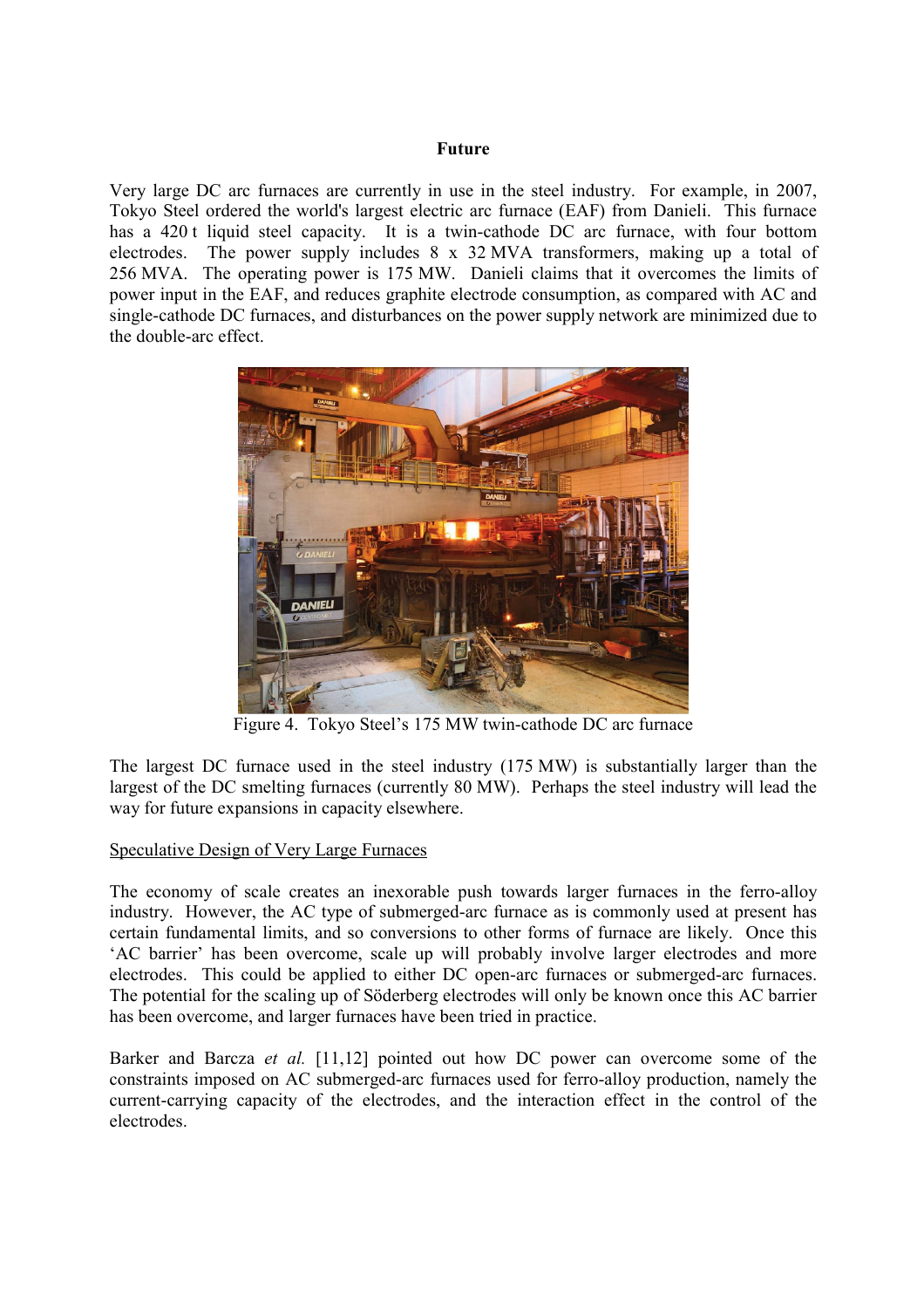The limiting current *I* (in kA) carried by a Söderberg electrode of diameter *d* (in m) is represented by equation (2).

$$
I = 55 \, d^{1.5} \tag{2}
$$

Graphite electrodes can carry almost double the current of Söderberg electrodes of the same diameter.

A larger Söderberg electrode tends to give more trouble than a smaller one, for two principal reasons: the strength-to-weight ratio deteriorates as the electrode is scaled up, and the skin effect (the tendency of alternating current to keep to the outside of a conductor) distorts the distribution of the current flowing in the electrode. The skin effect applies only to AC, not DC. At 50 Hz, the 'skin depth' is around 35 cm for Söderberg electrodes, and about 15 cm for graphite electrodes. Large electrodes are expected to behave better in a DC furnace.

Probably the greatest challenge for the operator of a ferro-alloy furnace with Söderberg electrodes is to balance the baking-slipping rates of the electrodes, as required to maintain electrode lengths. Pre-baked and graphite electrodes do not have this limitation, because they can be slipped as much or as little as required.

Because the power factor typically decreases as the size of an AC furnace increases, the interaction effect is probably one of the main constraints on building larger AC furnaces. Electro-magnetic inductance creates reactance only with alternating current. Therefore, with DC power, there are no constraints from the reactance side. In particular, with a multi-electrode DC furnace, each electrode behaves individually - *i.e.*, there is no interaction effect.

Because the voltages on adjacent electrodes in a multi-electrode DC furnace are similar, and the electrodes do not interact with each other operationally, they can in theory be mounted closer together, should the need arise. It is also worth noting that the flares in a multi-cathode DC furnace will be directed inwards, unlike the outwardly directed flares in an AC furnace.

As the nature of power generation changes in response to environmental challenges, and more renewable energy is used, the ability to swing the furnace load is likely to bring significant economic advantages, and so might become common practice, in spite of the nuisance factors that this will incur with the operation of the plant. It would seem that larger furnaces might also be better than present furnaces at handling power dips and outages for a longer time, and DC furnaces could offer significant advantages when it comes to easy and fast swinging of the load.

Barker [11] proposed a speculative 6-electrode furnace design with the electrodes arranged in a circle. Each electrode would be fed by its own power supply module, using DC power. Barker suggests that, in the future, one could perhaps contemplate Söderberg electrodes with a diameter of 3.0 m (only about 50% larger than the largest electrodes that are presently in use), able to carry a current in excess of 250 kA. A large 6-electrode DC arc furnace could then have a total power of over 200 MW.

The questions remain as to how much current can be removed from the bottom of the furnace, and how long such connections can be kept functioning.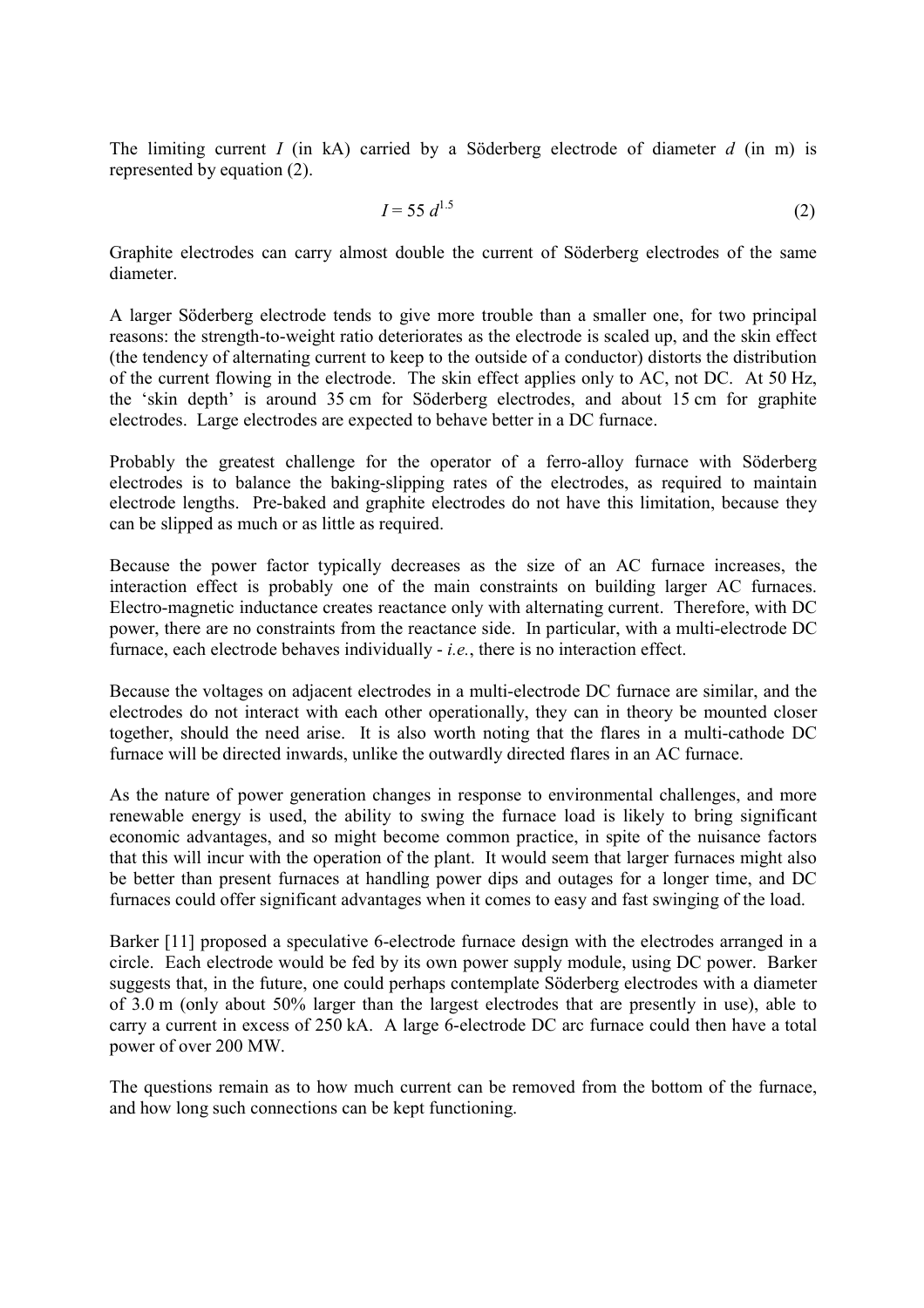## **Conclusions**

DC arc furnaces have some wonderful features that have been proven in industrial practice over the past thirty years. They are good at accommodating finely sized feed materials (because of the open bath). They do not require coke or char (no burden porosity required). DC arc furnaces can treat feed materials with a wide range of composition (because of the extra degree of freedom coming from power being supplied by an open arc); this allows choice of chemistry for metallurgical benefit. These furnaces are geometrically simple and elegant, thereby reducing uneven wear on side-walls, and leading to lower costs.

However, there are some drawbacks. Thermal efficiency is decreased by the hot off-gas leaving the furnace (unless some of this energy is recovered). The absence of a burden does not allow for the capture of volatile species.

DC arc furnaces are not a panacea for all metallurgical problems, but are very well suited to a number of reductive smelting processes where they have been applied successfully in a number of industrial contexts, and many further applications are expected.

#### **Acknowledgements**

This paper is published by permission of Mintek. Support from the National Research Foundation (NRF) of South Africa is gratefully acknowledged.

#### **References**

1. Humphry Davy, "VII. Additional Experiments on Galvanic Electricity", *Journal of Natural Philosophy, Chemistry, and the Arts (Nicholson's Journal)*, London, Vol.IV, October 1800, 326- 328.

2. Sir Humphry Davy, *Elements of Chemical Philosophy: Part 1 Vol.1* (London: J. Johnson and Co., St Paul's Church Yard, 1812), p.85 and Plate III, Fig.18. https://archive.org/details/elementschemica00davygoog

3. English patents, No. 4208 of 1878 and No. 2110 of 1879.

4. R.T. Jones and T.R. Curr, "Pyrometallurgy at Mintek", *Southern African Pyrometallurgy 2006*, Edited by R.T. Jones, SAIMM, Johannesburg, 5-8 March 2006, pp.127-150. http://www.mintek.co.za/Pyromet/Files/2006JonesMintek.pdf

5. R.T. Jones, T.R. Curr, and N.A. Barcza, "Developments in Plasma Furnace Technology", *High-Intensity Pyrometallurgy*, The Institution of Mining and Metallurgy, 4 February 1993, London.

http://www.mintek.co.za/Pyromet/Files/PlasmaDev.pdf

6. D. Sager, D. Grant, R. Stadler, and T. Schreiter, "Low cost ferroalloy extraction in DC-arc furnace at Middelburg Ferrochrome", (Infacon 12, Helsinki, 6-9 June 2010), *SAIMM Journal*, Vol.110, No.12, December 2010, pp.717-724.

http://www.pyrometallurgy.co.za/InfaconXII/803-Sager.pdf

http://www.saimm.co.za/Journal/v110n12p717.pdf